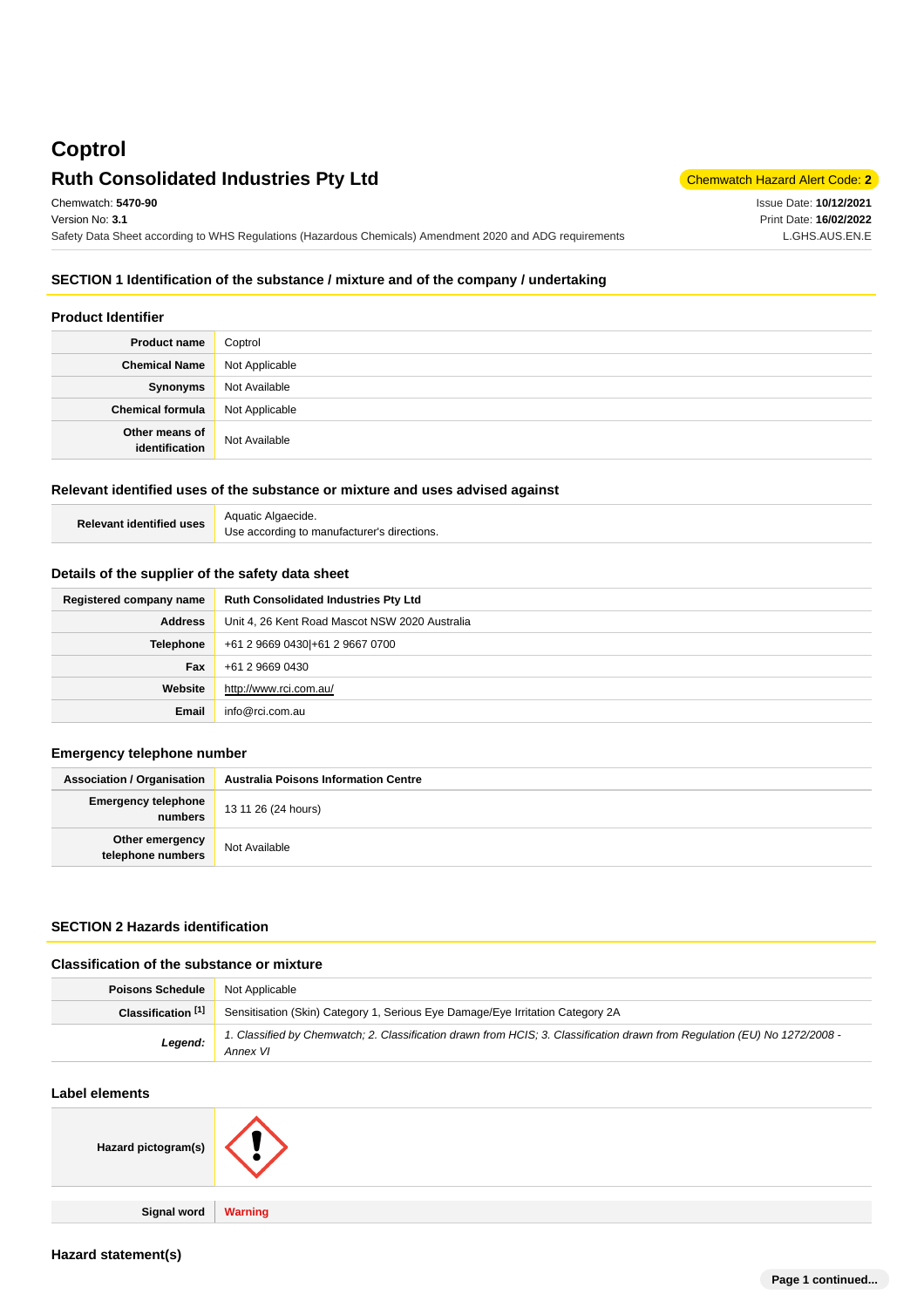| H317 | reaction.<br>IVIc |
|------|-------------------|
| H319 | urritation.       |

## **Precautionary statement(s) Prevention**

| P280             | Wear protective gloves, protective clothing, eye protection and face protection. |
|------------------|----------------------------------------------------------------------------------|
| P <sub>261</sub> | Avoid breathing mist/vapours/spray.                                              |
| P264             | Wash all exposed external body areas thoroughly after handling.                  |
| P272             | Contaminated work clothing should not be allowed out of the workplace.           |

## **Precautionary statement(s) Response**

| P302+P352      | IF ON SKIN: Wash with plenty of water.                                                                                           |
|----------------|----------------------------------------------------------------------------------------------------------------------------------|
| P305+P351+P338 | IF IN EYES: Rinse cautiously with water for several minutes. Remove contact lenses, if present and easy to do. Continue rinsing. |
| P333+P313      | If skin irritation or rash occurs: Get medical advice/attention.                                                                 |
| P337+P313      | If eye irritation persists: Get medical advice/attention.                                                                        |
| P362+P364      | Take off contaminated clothing and wash it before reuse.                                                                         |

## **Precautionary statement(s) Storage**

Not Applicable

## **Precautionary statement(s) Disposal**

**P501** Dispose of contents/container to authorised hazardous or special waste collection point in accordance with any local regulation.

## **SECTION 3 Composition / information on ingredients**

#### **Substances**

See section below for composition of Mixtures

## **Mixtures**

| <b>CAS No</b> | %[weight]<br>Name                                                                                                                                                                              |  |  |  |
|---------------|------------------------------------------------------------------------------------------------------------------------------------------------------------------------------------------------|--|--|--|
| 14025-15-1    | >50<br>EDTA disodium copper salt                                                                                                                                                               |  |  |  |
| Not Available | $(800-850 \text{ q/l})$                                                                                                                                                                        |  |  |  |
| Legend:       | 1. Classified by Chemwatch; 2. Classification drawn from HCIS; 3. Classification drawn from Regulation (EU) No 1272/2008 -<br>Annex VI; 4. Classification drawn from C&L * EU IOELVs available |  |  |  |

### **SECTION 4 First aid measures**

#### **Description of first aid measures**

| <b>Eye Contact</b>  | If this product comes in contact with the eyes:<br>* Wash out immediately with fresh running water.<br>Ensure complete irrigation of the eye by keeping eyelids apart and away from eye and moving the eyelids by occasionally<br>lifting the upper and lower lids.<br>Seek medical attention without delay; if pain persists or recurs seek medical attention.<br>▶ Removal of contact lenses after an eye injury should only be undertaken by skilled personnel.                  |
|---------------------|-------------------------------------------------------------------------------------------------------------------------------------------------------------------------------------------------------------------------------------------------------------------------------------------------------------------------------------------------------------------------------------------------------------------------------------------------------------------------------------|
| <b>Skin Contact</b> | If skin contact occurs:<br>Inmediately remove all contaminated clothing, including footwear.<br>Flush skin and hair with running water (and soap if available).<br>Seek medical attention in event of irritation.                                                                                                                                                                                                                                                                   |
| <b>Inhalation</b>   | If fumes or combustion products are inhaled remove from contaminated area.<br>Lay patient down. Keep warm and rested.<br>Prostheses such as false teeth, which may block airway, should be removed, where possible, prior to initiating first aid<br>procedures.<br>Apply artificial respiration if not breathing, preferably with a demand valve resuscitator, bag-valve mask device, or pocket<br>mask as trained. Perform CPR if necessary.<br>Transport to hospital, or doctor. |
| Ingestion           | If swallowed do <b>NOT</b> induce vomiting.<br>If vomiting occurs, lean patient forward or place on left side (head-down position, if possible) to maintain open airway and<br>prevent aspiration.<br>• Observe the patient carefully.<br>Never give liquid to a person showing signs of being sleepy or with reduced awareness; i.e. becoming unconscious.                                                                                                                         |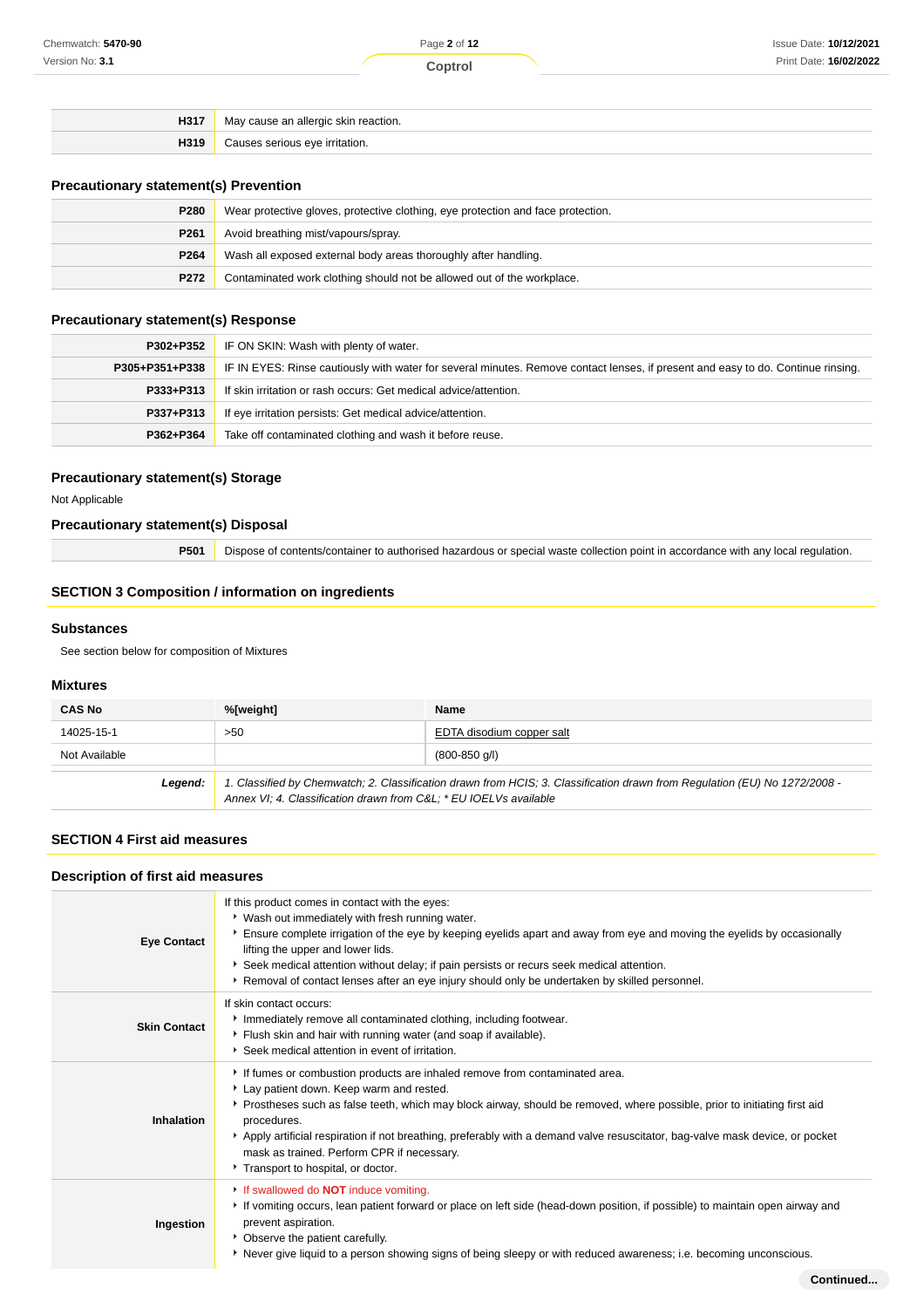| Chemwatch: 5470-90 | Page 3 of 12 | Issue Date: 10/12/2021 |
|--------------------|--------------|------------------------|
| Version No: 3.1    | Coptrol      | Print Date: 16/02/2022 |
|                    |              |                        |

Give water to rinse out mouth, then provide liquid slowly and as much as casualty can comfortably drink.

Seek medical advice.

## **Indication of any immediate medical attention and special treatment needed**

Treat symptomatically.

## **SECTION 5 Firefighting measures**

## **Extinguishing media**

- Water spray or fog.
- Foam.
- Dry chemical powder.
- BCF (where regulations permit).
- Carbon dioxide.

## **Special hazards arising from the substrate or mixture**

| <b>Fire Incompatibility</b> | Avoid contamination with oxidising agents i.e. nitrates, oxidising acids, chlorine bleaches, pool chlorine etc. as ignition may |
|-----------------------------|---------------------------------------------------------------------------------------------------------------------------------|
|                             | result                                                                                                                          |

#### **Advice for firefighters**

| <b>Fire Fighting</b>         | Alert Fire Brigade and tell them location and nature of hazard.<br>• Wear full body protective clothing with breathing apparatus.<br>Prevent, by any means available, spillage from entering drains or water course.<br>• Use water delivered as a fine spray to control fire and cool adjacent area.<br>Avoid spraying water onto liquid pools.<br>DO NOT approach containers suspected to be hot.<br>Cool fire exposed containers with water spray from a protected location.<br>If safe to do so, remove containers from path of fire.          |
|------------------------------|----------------------------------------------------------------------------------------------------------------------------------------------------------------------------------------------------------------------------------------------------------------------------------------------------------------------------------------------------------------------------------------------------------------------------------------------------------------------------------------------------------------------------------------------------|
| <b>Fire/Explosion Hazard</b> | Combustible.<br>Slight fire hazard when exposed to heat or flame.<br>► Heating may cause expansion or decomposition leading to violent rupture of containers.<br>• On combustion, may emit toxic fumes of carbon monoxide (CO).<br>* May emit acrid smoke.<br>Mists containing combustible materials may be explosive.<br>Combustion products include:<br>carbon dioxide (CO2)<br>nitrogen oxides (NOx)<br>metal oxides<br>other pyrolysis products typical of burning organic material.<br>May emit poisonous fumes.<br>May emit corrosive fumes. |
| <b>HAZCHEM</b>               | Not Applicable                                                                                                                                                                                                                                                                                                                                                                                                                                                                                                                                     |

#### **SECTION 6 Accidental release measures**

## **Personal precautions, protective equipment and emergency procedures**

See section 8

### **Environmental precautions**

See section 12

#### **Methods and material for containment and cleaning up**

| <b>Minor Spills</b> | Remove all ignition sources.<br>Clean up all spills immediately.<br>Avoid breathing vapours and contact with skin and eyes.<br>Control personal contact with the substance, by using protective equipment.<br>Contain and absorb spill with sand, earth, inert material or vermiculite.<br>$\cdot$ Wipe up.<br>• Place in a suitable, labelled container for waste disposal. |
|---------------------|------------------------------------------------------------------------------------------------------------------------------------------------------------------------------------------------------------------------------------------------------------------------------------------------------------------------------------------------------------------------------|
| <b>Major Spills</b> | Moderate hazard.<br>Clear area of personnel and move upwind.<br>Alert Fire Brigade and tell them location and nature of hazard.<br>• Wear breathing apparatus plus protective gloves.                                                                                                                                                                                        |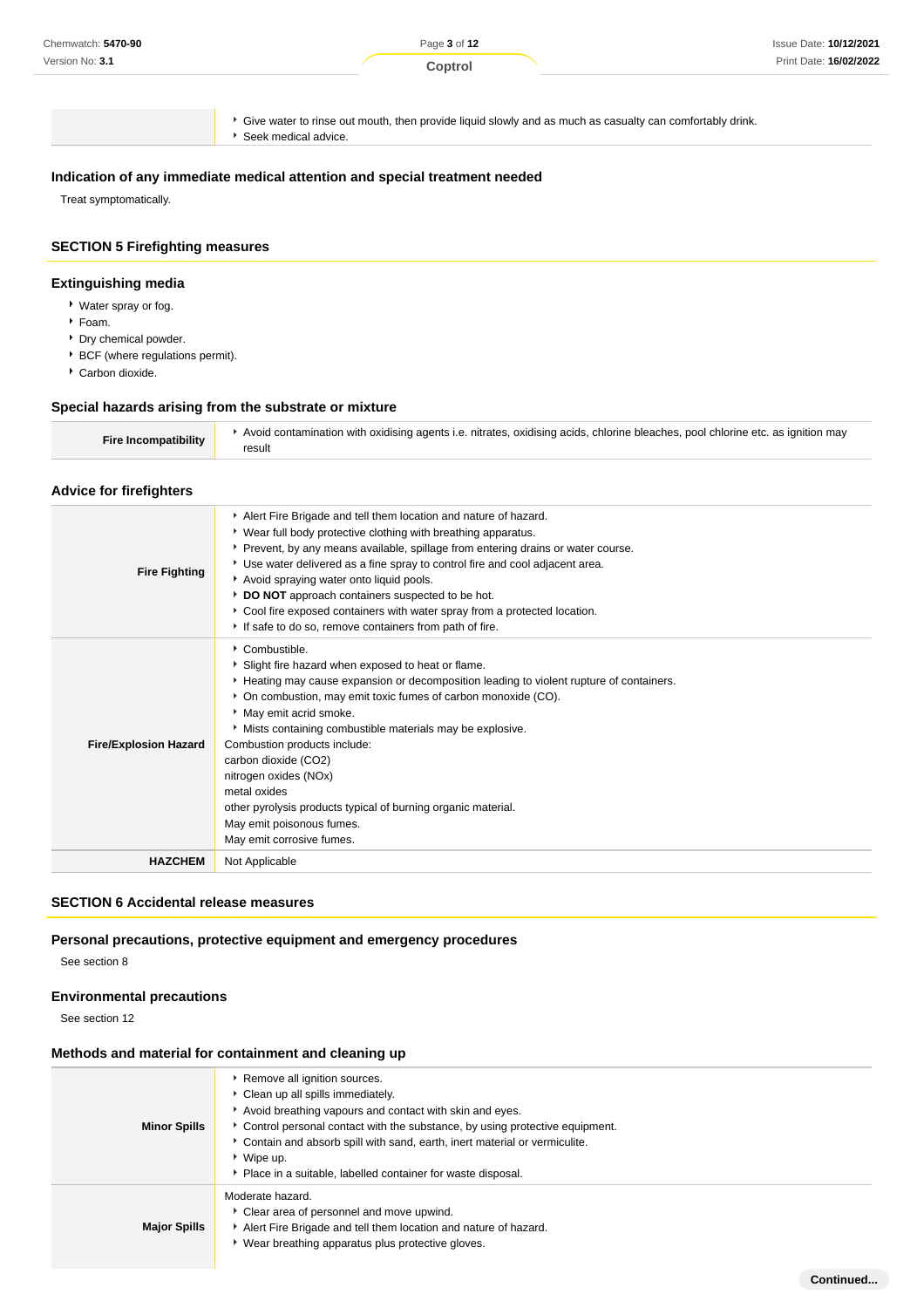| Chemwatch: 5470-90 | Page 4 of 12                                                                      | <b>Issue Date: 10/12/2021</b> |
|--------------------|-----------------------------------------------------------------------------------|-------------------------------|
| Version No: 3.1    | Coptrol                                                                           | Print Date: 16/02/2022        |
|                    |                                                                                   |                               |
|                    | ▶ Prevent, by any means available, spillage from entering drains or water course. |                               |
|                    | No smoking, naked lights or ignition sources.                                     |                               |
|                    | • Increase ventilation.                                                           |                               |
|                    | Stop leak if safe to do so.                                                       |                               |
|                    | Contain spill with sand, earth or vermiculite.                                    |                               |
|                    | • Collect recoverable product into labelled containers for recycling.             |                               |
|                    | Absorb remaining product with sand, earth or vermiculite.                         |                               |
|                    | • Collect solid residues and seal in labelled drums for disposal.                 |                               |
|                    | • Wash area and prevent runoff into drains.                                       |                               |
|                    | If contamination of drains or waterways occurs, advise emergency services.        |                               |
|                    |                                                                                   |                               |

Personal Protective Equipment advice is contained in Section 8 of the SDS.

## **SECTION 7 Handling and storage**

## **Precautions for safe handling**

| Safe handling     | DO NOT allow clothing wet with material to stay in contact with skin<br>Avoid all personal contact, including inhalation.<br>▶ Wear protective clothing when risk of exposure occurs.<br>Use in a well-ventilated area.<br>Prevent concentration in hollows and sumps.<br>DO NOT enter confined spaces until atmosphere has been checked.<br>DO NOT allow material to contact humans, exposed food or food utensils.<br>Avoid contact with incompatible materials.<br>V When handling, DO NOT eat, drink or smoke.<br>Keep containers securely sealed when not in use.<br>Avoid physical damage to containers.<br>Always wash hands with soap and water after handling.<br>▶ Work clothes should be laundered separately. Launder contaminated clothing before re-use.<br>Use good occupational work practice.<br>• Observe manufacturer's storage and handling recommendations contained within this SDS.<br>Atmosphere should be regularly checked against established exposure standards to ensure safe working conditions are<br>maintained. |
|-------------------|--------------------------------------------------------------------------------------------------------------------------------------------------------------------------------------------------------------------------------------------------------------------------------------------------------------------------------------------------------------------------------------------------------------------------------------------------------------------------------------------------------------------------------------------------------------------------------------------------------------------------------------------------------------------------------------------------------------------------------------------------------------------------------------------------------------------------------------------------------------------------------------------------------------------------------------------------------------------------------------------------------------------------------------------------|
| Other information | Store in original containers.<br>Keep containers securely sealed.<br>No smoking, naked lights or ignition sources.<br>Store in a cool, dry, well-ventilated area.<br>Store away from incompatible materials and foodstuff containers.<br>Protect containers against physical damage and check regularly for leaks.<br>Observe manufacturer's storage and handling recommendations contained within this SDS.                                                                                                                                                                                                                                                                                                                                                                                                                                                                                                                                                                                                                                     |

## **Conditions for safe storage, including any incompatibilities**

| Suitable container      | 'Metal can or drum<br>Packaging as recommended by manufacturer.<br>• Check all containers are clearly labelled and free from leaks. |
|-------------------------|-------------------------------------------------------------------------------------------------------------------------------------|
| Storage incompatibility | Avoid reaction with oxidising agents                                                                                                |

## **SECTION 8 Exposure controls / personal protection**

## **Control parameters**

#### **Occupational Exposure Limits (OEL)**

#### **INGREDIENT DATA** ı

Not Available

#### I **Emergency Limits**

| Ingredient                | TEEL-1               | TEEL-2        |                     | TEEL-3        |
|---------------------------|----------------------|---------------|---------------------|---------------|
| Coptrol                   | Not Available        | Not Available |                     | Not Available |
|                           |                      |               |                     |               |
| Ingredient                | <b>Original IDLH</b> |               | <b>Revised IDLH</b> |               |
| EDTA disodium copper salt | Not Available        |               | Not Available       |               |

#### ı **Occupational Exposure Banding**

**Ingredient Occupational Exposure Band Rating Occupational Exposure Band Limit**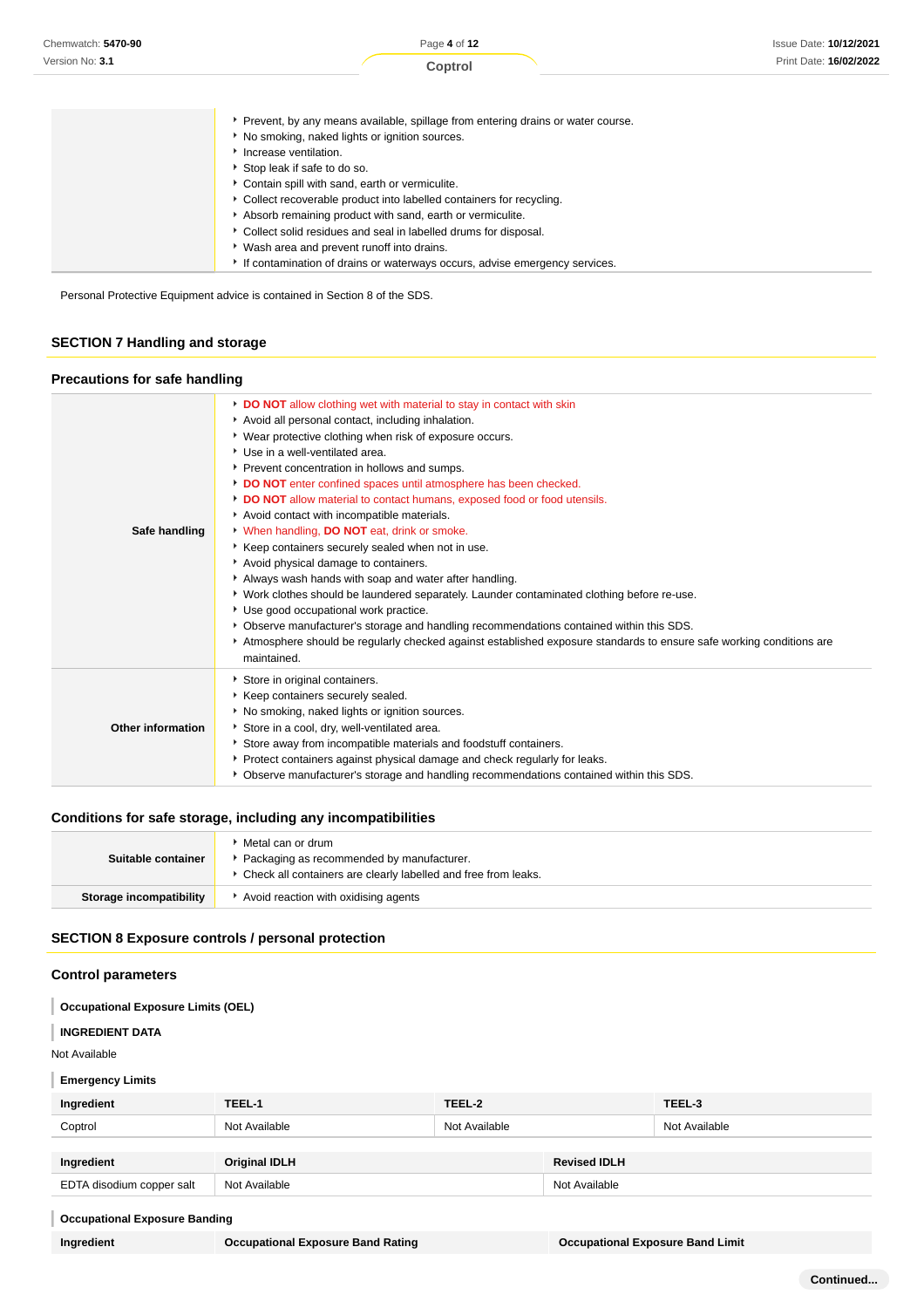| Ingredient                | <b>Occupational Exposure Band Rating</b>                                                                                                                                                                                                              | <b>Occupational Exposure Band Limit</b> |  |
|---------------------------|-------------------------------------------------------------------------------------------------------------------------------------------------------------------------------------------------------------------------------------------------------|-----------------------------------------|--|
| EDTA disodium copper salt |                                                                                                                                                                                                                                                       | $\leq 0.01$ ma/m <sup>3</sup>           |  |
| Notes:                    | Occupational exposure banding is a process of assigning chemicals into specific categories or bands based on a chemical's<br>potency and the adverse health outcomes associated with exposure. The output of this process is an occupational exposure |                                         |  |
|                           | band (OEB), which corresponds to a range of exposure concentrations that are expected to protect worker health.                                                                                                                                       |                                         |  |

#### **MATERIAL DATA Exposure controls Appropriate engineering controls** Engineering controls are used to remove a hazard or place a barrier between the worker and the hazard. Well-designed engineering controls can be highly effective in protecting workers and will typically be independent of worker interactions to provide this high level of protection. The basic types of engineering controls are: Process controls which involve changing the way a job activity or process is done to reduce the risk. Enclosure and/or isolation of emission source which keeps a selected hazard "physically" away from the worker and ventilation that strategically "adds" and "removes" air in the work environment. Ventilation can remove or dilute an air contaminant if designed properly. The design of a ventilation system must match the particular process and chemical or contaminant in use. Employers may need to use multiple types of controls to prevent employee overexposure. Local exhaust ventilation usually required. If risk of overexposure exists, wear approved respirator. Correct fit is essential to obtain adequate protection. Supplied-air type respirator may be required in special circumstances. Correct fit is essential to ensure adequate protection. An approved self contained breathing apparatus (SCBA) may be required in some situations. Provide adequate ventilation in warehouse or closed storage area. Air contaminants generated in the workplace possess varying "escape" velocities which, in turn, determine the "capture velocities" of fresh circulating air required to effectively remove the contaminant. Type of Contaminant: Air Speed: Air Speed: Air Speed: Air Speed: Air Speed: Air Speed: Air Speed: Air Speed: Air Speed: Air Speed: Air Speed: Air Speed: Air Speed: Air Speed: Air Speed: Air Speed: Air Speed: Air Speed: Air solvent, vapours, degreasing etc., evaporating from tank (in still air). (50-100 f/min.) aerosols, fumes from pouring operations, intermittent container filling, low speed conveyer transfers, welding, spray drift, plating acid fumes, pickling (released at low velocity into zone of active generation) 0.5-1 m/s (100-200 f/min.) direct spray, spray painting in shallow booths, drum filling, conveyer loading, crusher dusts, gas discharge (active generation into zone of rapid air motion) 1-2.5 m/s (200-500 f/min.) grinding, abrasive blasting, tumbling, high speed wheel generated dusts (released at high initial velocity into zone of very high rapid air motion). 2.5-10 m/s (500-2000 f/min.) Within each range the appropriate value depends on: Lower end of the range Upper end of the range 1: Room air currents minimal or favourable to capture 1: Disturbing room air currents 2: Contaminants of low toxicity or of nuisance value only. 2: Contaminants of high toxicity 3: Intermittent, low production. **3: High production**, heavy use 4: Large hood or large air mass in motion 4: Small hood-local control only Simple theory shows that air velocity falls rapidly with distance away from the opening of a simple extraction pipe. Velocity generally decreases with the square of distance from the extraction point (in simple cases). Therefore the air speed at the extraction point should be adjusted, accordingly, after reference to distance from the contaminating source. The air velocity at the extraction fan, for example, should be a minimum of 1-2 m/s (200-400 f/min) for extraction of solvents generated in a tank 2 meters distant from the extraction point. Other mechanical considerations, producing performance deficits within the extraction apparatus, make it essential that theoretical air velocities are multiplied by factors of 10 or more when extraction systems are installed or used. **Personal protection**

**Safety glasses with side shields.** 

Chemical goggles.

Contact lenses may pose a special hazard; soft contact lenses may absorb and concentrate irritants. A written policy document, describing the wearing of lenses or restrictions on use, should be created for each workplace or task. This should include a review of lens absorption and adsorption for the class of chemicals in use and an account of injury experience. Medical and first-aid personnel should be trained in their removal and suitable equipment should be readily available. In the event of chemical exposure, begin eye irrigation immediately and remove contact lens as soon as practicable. Lens should be removed at the first signs of eye redness or irritation - lens should be removed in a clean environment only after workers have washed hands thoroughly. [CDC NIOSH Current Intelligence Bulletin 59], [AS/NZS 1336 or national equivalent]

**Skin protection** See Hand protection below

**Eye and face protection**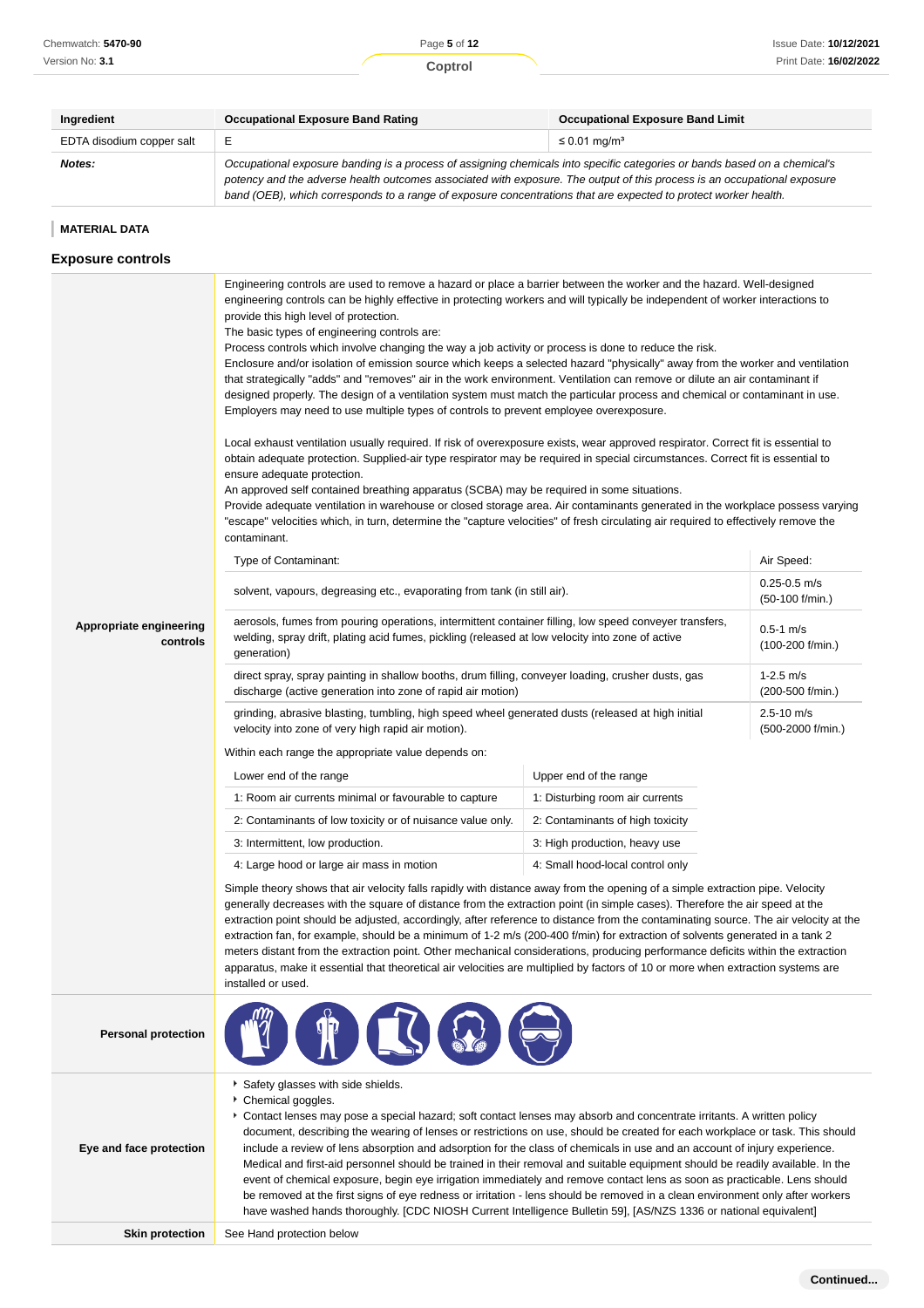| Hands/feet protection  | ▸ Wear chemical protective gloves, e.g. PVC.<br>▶ Wear safety footwear or safety gumboots, e.g. Rubber<br>NOTE:<br>The material may produce skin sensitisation in predisposed individuals. Care must be taken, when removing gloves and other<br>protective equipment, to avoid all possible skin contact.<br>Contaminated leather items, such as shoes, belts and watch-bands should be removed and destroyed.<br>The selection of suitable gloves does not only depend on the material, but also on further marks of quality which vary from<br>manufacturer to manufacturer. Where the chemical is a preparation of several substances, the resistance of the glove material<br>can not be calculated in advance and has therefore to be checked prior to the application.<br>The exact break through time for substances has to be obtained from the manufacturer of the protective gloves and has to be<br>observed when making a final choice.<br>Personal hygiene is a key element of effective hand care. Gloves must only be worn on clean hands. After using gloves, hands<br>should be washed and dried thoroughly. Application of a non-perfumed moisturiser is recommended.<br>Suitability and durability of glove type is dependent on usage. Important factors in the selection of gloves include:<br>- frequency and duration of contact,<br>- chemical resistance of glove material,<br>glove thickness and<br>- dexterity<br>Select gloves tested to a relevant standard (e.g. Europe EN 374, US F739, AS/NZS 2161.1 or national equivalent).<br>When prolonged or frequently repeated contact may occur, a glove with a protection class of 5 or higher (breakthrough time<br>greater than 240 minutes according to EN 374, AS/NZS 2161.10.1 or national equivalent) is recommended.<br>When only brief contact is expected, a glove with a protection class of 3 or higher (breakthrough time greater than 60 minutes<br>according to EN 374, AS/NZS 2161.10.1 or national equivalent) is recommended.<br>Some glove polymer types are less affected by movement and this should be taken into account when considering gloves for<br>long-term use.<br>Contaminated gloves should be replaced.<br>As defined in ASTM F-739-96 in any application, gloves are rated as:<br>- Excellent when breakthrough time > 480 min<br>Good when breakthrough time > 20 min<br>- Fair when breakthrough time < 20 min<br>· Poor when glove material degrades<br>For general applications, gloves with a thickness typically greater than 0.35 mm, are recommended.<br>It should be emphasised that glove thickness is not necessarily a good predictor of glove resistance to a specific chemical, as the<br>permeation efficiency of the glove will be dependent on the exact composition of the glove material. Therefore, glove selection<br>should also be based on consideration of the task requirements and knowledge of breakthrough times.<br>Glove thickness may also vary depending on the glove manufacturer, the glove type and the glove model. Therefore, the<br>manufacturers technical data should always be taken into account to ensure selection of the most appropriate glove for the task.<br>Note: Depending on the activity being conducted, gloves of varying thickness may be required for specific tasks. For example:<br>Thinner gloves (down to 0.1 mm or less) may be required where a high degree of manual dexterity is needed. However, these -<br>gloves are only likely to give short duration protection and would normally be just for single use applications, then disposed of.<br>Thicker gloves (up to 3 mm or more) may be required where there is a mechanical (as well as a chemical) risk i.e. where there<br>is abrasion or puncture potential<br>Gloves must only be worn on clean hands. After using gloves, hands should be washed and dried thoroughly. Application of a<br>non-perfumed moisturiser is recommended. |
|------------------------|--------------------------------------------------------------------------------------------------------------------------------------------------------------------------------------------------------------------------------------------------------------------------------------------------------------------------------------------------------------------------------------------------------------------------------------------------------------------------------------------------------------------------------------------------------------------------------------------------------------------------------------------------------------------------------------------------------------------------------------------------------------------------------------------------------------------------------------------------------------------------------------------------------------------------------------------------------------------------------------------------------------------------------------------------------------------------------------------------------------------------------------------------------------------------------------------------------------------------------------------------------------------------------------------------------------------------------------------------------------------------------------------------------------------------------------------------------------------------------------------------------------------------------------------------------------------------------------------------------------------------------------------------------------------------------------------------------------------------------------------------------------------------------------------------------------------------------------------------------------------------------------------------------------------------------------------------------------------------------------------------------------------------------------------------------------------------------------------------------------------------------------------------------------------------------------------------------------------------------------------------------------------------------------------------------------------------------------------------------------------------------------------------------------------------------------------------------------------------------------------------------------------------------------------------------------------------------------------------------------------------------------------------------------------------------------------------------------------------------------------------------------------------------------------------------------------------------------------------------------------------------------------------------------------------------------------------------------------------------------------------------------------------------------------------------------------------------------------------------------------------------------------------------------------------------------------------------------------------------------------------------------------------------------------------------------------------------------------------------------------------------------------------------------------------------------------------------------------------------------------------------------------------------------------------------------------------------------------------------------------------------------------------------------------------------------------------------------------------------------------------------------------------------------------------------------------------------------------------------------------------------------------------------------------------------------------------------------------------------|
| <b>Body protection</b> | See Other protection below                                                                                                                                                                                                                                                                                                                                                                                                                                                                                                                                                                                                                                                                                                                                                                                                                                                                                                                                                                                                                                                                                                                                                                                                                                                                                                                                                                                                                                                                                                                                                                                                                                                                                                                                                                                                                                                                                                                                                                                                                                                                                                                                                                                                                                                                                                                                                                                                                                                                                                                                                                                                                                                                                                                                                                                                                                                                                                                                                                                                                                                                                                                                                                                                                                                                                                                                                                                                                                                                                                                                                                                                                                                                                                                                                                                                                                                                                                                                                     |
| Other protection       | Overalls.<br>P.V.C apron.<br>▶ Barrier cream.<br>Skin cleansing cream.<br>▶ Eye wash unit.                                                                                                                                                                                                                                                                                                                                                                                                                                                                                                                                                                                                                                                                                                                                                                                                                                                                                                                                                                                                                                                                                                                                                                                                                                                                                                                                                                                                                                                                                                                                                                                                                                                                                                                                                                                                                                                                                                                                                                                                                                                                                                                                                                                                                                                                                                                                                                                                                                                                                                                                                                                                                                                                                                                                                                                                                                                                                                                                                                                                                                                                                                                                                                                                                                                                                                                                                                                                                                                                                                                                                                                                                                                                                                                                                                                                                                                                                     |

## **Recommended material(s)**

**GLOVE SELECTION INDEX**

Glove selection is based on a modified presentation of the:

**"Forsberg Clothing Performance Index".**

The effect(s) of the following substance(s) are taken into account in the **computer-generated** selection:

Coptrol

I

| <b>Material</b> | <b>CPI</b> |
|-----------------|------------|
| <b>BUTYL</b>    | A          |
| <b>NEOPRENE</b> | A          |
| <b>VITON</b>    | A          |
| NATURAL RUBBER  | C          |
| <b>PVA</b>      | C          |

## **Respiratory protection**

Type A Filter of sufficient capacity. (AS/NZS 1716 & 1715, EN 143:2000 & 149:2001, ANSI Z88 or national equivalent)

Selection of the Class and Type of respirator will depend upon the level of breathing zone contaminant and the chemical nature of the contaminant. Protection Factors (defined as the ratio of contaminant outside and inside the mask) may also be important.

| <b>Required</b><br>minimum<br>protection<br>factor | Maximum gas/vapour<br>concentration present in<br>air p.p.m. (by volume) | Half-face<br>Respirator | <b>Full-Face</b><br>Respirator |
|----------------------------------------------------|--------------------------------------------------------------------------|-------------------------|--------------------------------|
| up to $10$                                         | 1000                                                                     | A-AUS /<br>Class1       |                                |
| up to $50$                                         | 1000                                                                     |                         | A-AUS/<br>Class 1              |
| up to $50$                                         | 5000                                                                     | Airline *               |                                |

A: Best Selection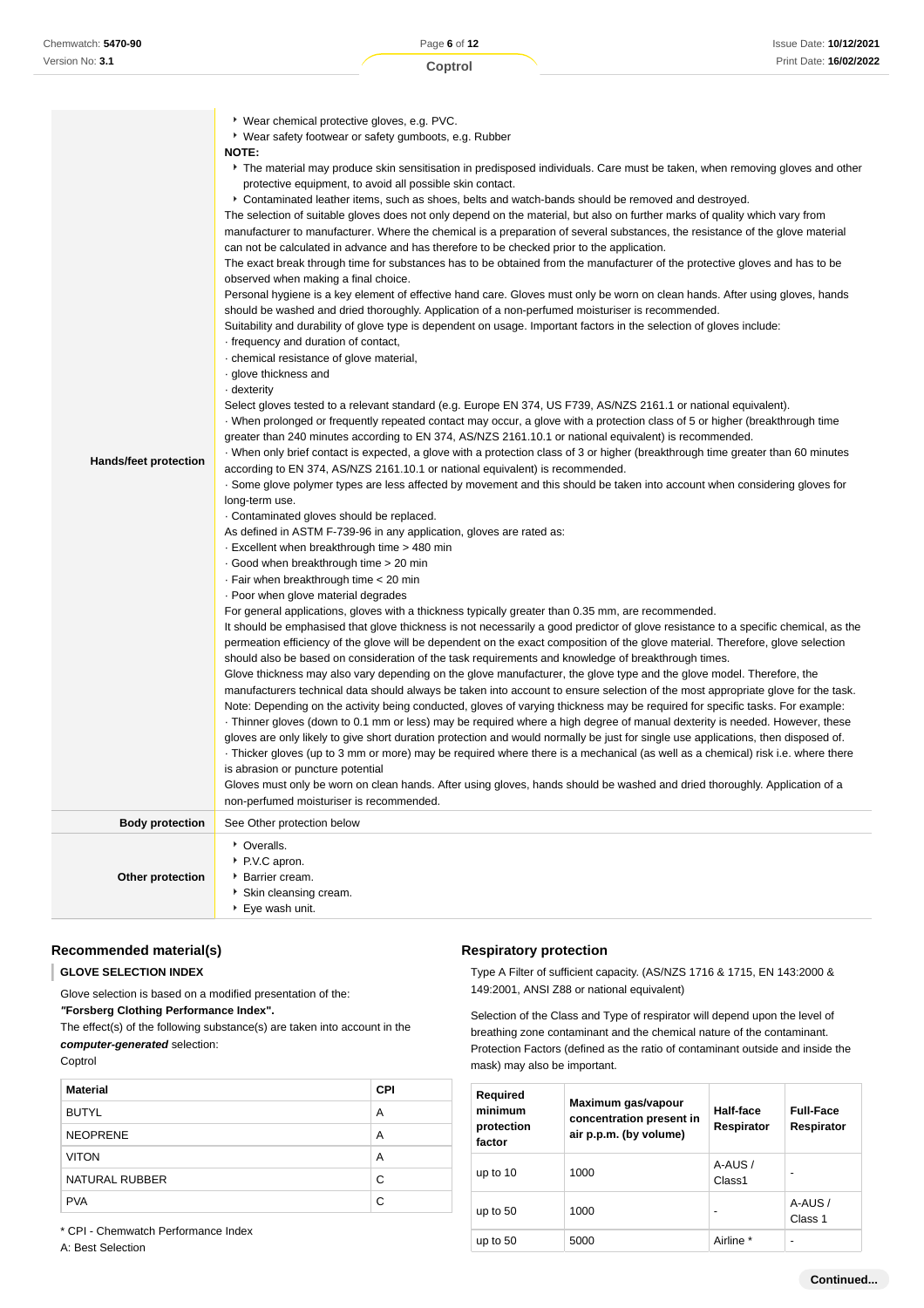B: Satisfactory; may degrade after 4 hours continuous immersion

C: Poor to Dangerous Choice for other than short term immersion

**NOTE**: As a series of factors will influence the actual performance of the glove, a final selection must be based on detailed observation. -

\* Where the glove is to be used on a short term, casual or infrequent basis,

factors such as "feel" or convenience (e.g. disposability), may dictate a choice of gloves which might otherwise be unsuitable following long-term or frequent use. A qualified practitioner should be consulted.

| $\mu$ up to 100 | 5000  | $A-2$     |
|-----------------|-------|-----------|
| up to 100       | 10000 | $A-3$     |
| $100+$          |       | Airline** |

\* - Continuous Flow \*\* - Continuous-flow or positive pressure demand A(All classes) = Organic vapours, B AUS or B1 = Acid gasses, B2 = Acid gas or hydrogen cyanide(HCN), B3 = Acid gas or hydrogen cyanide(HCN),  $E =$ Sulfur dioxide(SO2),  $G =$  Agricultural chemicals,  $K =$  Ammonia(NH3), Hg = Mercury,  $NO = Oxides$  of nitrogen,  $MB = Methyl$  bromide,  $AX = Low$  boiling point organic compounds(below 65 degC)

- Cartridge respirators should never be used for emergency ingress or in areas of unknown vapour concentrations or oxygen content.
- $\overline{\phantom{a}}$  The wearer must be warned to leave the contaminated area immediately on detecting any odours through the respirator. The odour may indicate that the mask is not functioning properly, that the vapour concentration is too high, or that the mask is not properly fitted. Because of these limitations, only restricted use of cartridge respirators is considered appropriate.
- Cartridge performance is affected by humidity. Cartridges should be changed after 2 hr of continuous use unless it is determined that the humidity is less than 75%, in which case, cartridges can be used for 4 hr. Used cartridges should be discarded daily, regardless of the length of time used

#### **SECTION 9 Physical and chemical properties**

#### **Information on basic physical and chemical properties**

| Appearance                                      | Dark blue viscous liquid with subtle odour; miscible with water. |                                                   |                |  |
|-------------------------------------------------|------------------------------------------------------------------|---------------------------------------------------|----------------|--|
|                                                 |                                                                  |                                                   |                |  |
| <b>Physical state</b>                           | Liquid                                                           | Relative density (Water =<br>1)                   | 1.25           |  |
| Odour                                           | Not Available                                                    | <b>Partition coefficient</b><br>n-octanol / water | Not Available  |  |
| <b>Odour threshold</b>                          | Not Available                                                    | Auto-ignition temperature<br>$(^{\circ}C)$        | Not Available  |  |
| pH (as supplied)                                | 9.6                                                              | Decomposition<br>temperature                      | Not Available  |  |
| Melting point / freezing<br>point (°C)          | Not Available                                                    | Viscosity (cSt)                                   | Not Available  |  |
| Initial boiling point and<br>boiling range (°C) | 102                                                              | Molecular weight (g/mol)                          | Not Applicable |  |
| Flash point (°C)                                | 172                                                              | <b>Taste</b>                                      | Not Available  |  |
| <b>Evaporation rate</b>                         | Not Available                                                    | <b>Explosive properties</b>                       | Not Available  |  |
| <b>Flammability</b>                             | Not Applicable                                                   | <b>Oxidising properties</b>                       | Not Available  |  |
| <b>Upper Explosive Limit (%)</b>                | Not Available                                                    | <b>Surface Tension (dyn/cm</b><br>or mN/m)        | Not Available  |  |
| Lower Explosive Limit (%)                       | Not Available                                                    | <b>Volatile Component (%vol)</b>                  | Not Available  |  |
| Vapour pressure (kPa)                           | Not Available                                                    | Gas group                                         | Not Available  |  |
| Solubility in water                             | Miscible                                                         | pH as a solution (Not<br>Available%)              | Not Available  |  |
| Vapour density (Air = 1)                        | 3.7                                                              | VOC g/L                                           | Not Available  |  |

#### **SECTION 10 Stability and reactivity**

| Reactivity                            | See section 7                                                                                                                        |
|---------------------------------------|--------------------------------------------------------------------------------------------------------------------------------------|
| <b>Chemical stability</b>             | • Unstable in the presence of incompatible materials.<br>▶ Product is considered stable.<br>Hazardous polymerisation will not occur. |
| Possibility of hazardous<br>reactions | See section 7                                                                                                                        |
| <b>Conditions to avoid</b>            | See section 7                                                                                                                        |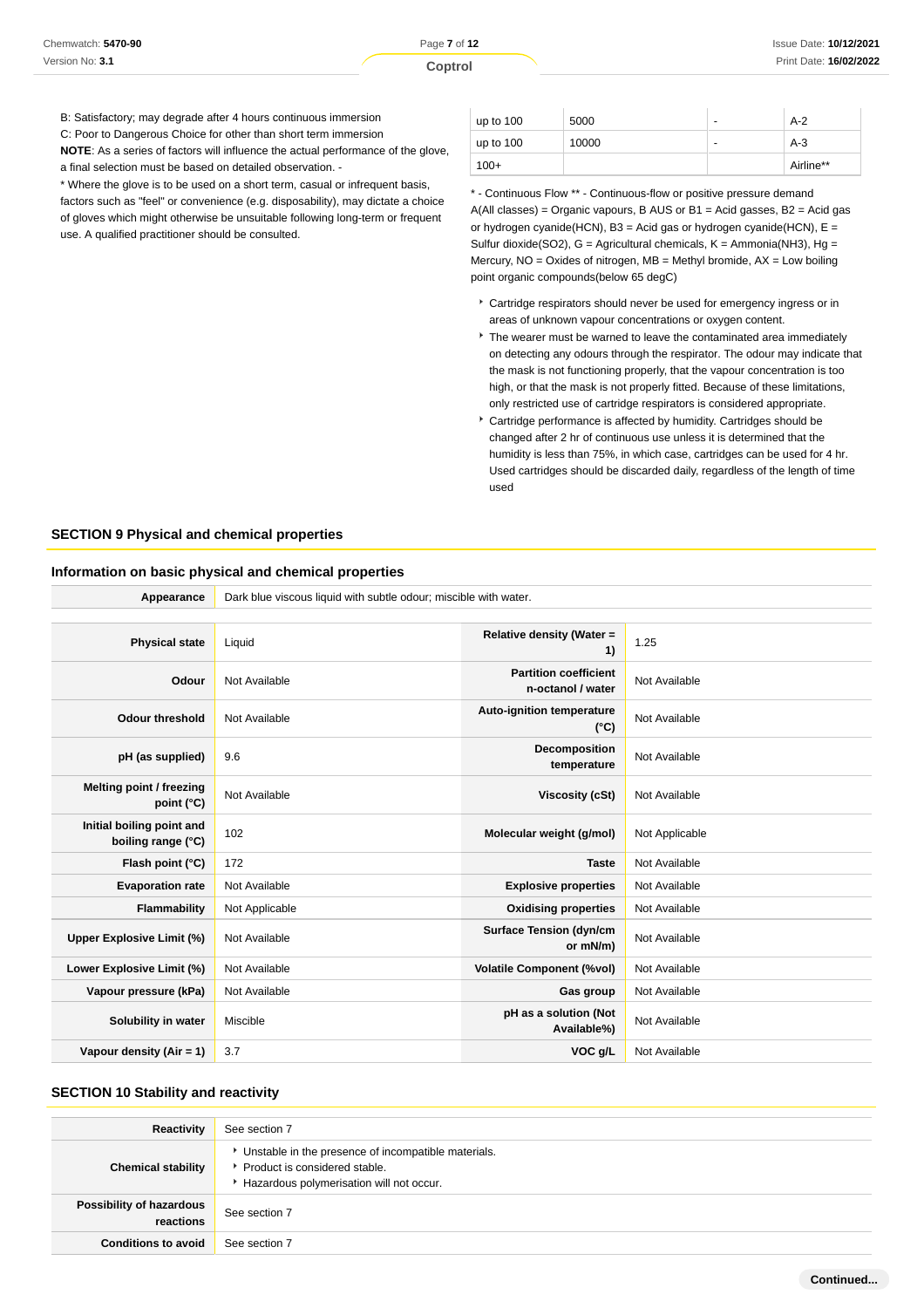Page **8** of **12**

**Coptrol**

| Incompatible materials   See section 7 |
|----------------------------------------|
| See section 5                          |
|                                        |

## **SECTION 11 Toxicological information**

## **Information on toxicological effects**

| <b>Inhaled</b>      | The material is not thought to produce respiratory irritation (as classified by EC Directives using animal models). Nevertheless<br>inhalation of vapours, fumes or aerosols, especially for prolonged periods, may produce respiratory discomfort and occasionally,<br>distress.                                                                                                                                                                                                                                                                                                                                                                                                                                                                                                                                                                                                                                                                                                                                                                                                                                                                                                                                                                                                                                                                                                                                                                                                                                                                                                                                                                                                                                                                                                                                                                                                                                                                                                                                                                                                                                                                                                                                                                                                                                                                                                                                                                                                                                                                                                                                                                                                                                                                                                                                                                                                                                                                                                                                                                                                                                                                         |
|---------------------|-----------------------------------------------------------------------------------------------------------------------------------------------------------------------------------------------------------------------------------------------------------------------------------------------------------------------------------------------------------------------------------------------------------------------------------------------------------------------------------------------------------------------------------------------------------------------------------------------------------------------------------------------------------------------------------------------------------------------------------------------------------------------------------------------------------------------------------------------------------------------------------------------------------------------------------------------------------------------------------------------------------------------------------------------------------------------------------------------------------------------------------------------------------------------------------------------------------------------------------------------------------------------------------------------------------------------------------------------------------------------------------------------------------------------------------------------------------------------------------------------------------------------------------------------------------------------------------------------------------------------------------------------------------------------------------------------------------------------------------------------------------------------------------------------------------------------------------------------------------------------------------------------------------------------------------------------------------------------------------------------------------------------------------------------------------------------------------------------------------------------------------------------------------------------------------------------------------------------------------------------------------------------------------------------------------------------------------------------------------------------------------------------------------------------------------------------------------------------------------------------------------------------------------------------------------------------------------------------------------------------------------------------------------------------------------------------------------------------------------------------------------------------------------------------------------------------------------------------------------------------------------------------------------------------------------------------------------------------------------------------------------------------------------------------------------------------------------------------------------------------------------------------------------|
| Ingestion           | Accidental ingestion of the material may be damaging to the health of the individual.                                                                                                                                                                                                                                                                                                                                                                                                                                                                                                                                                                                                                                                                                                                                                                                                                                                                                                                                                                                                                                                                                                                                                                                                                                                                                                                                                                                                                                                                                                                                                                                                                                                                                                                                                                                                                                                                                                                                                                                                                                                                                                                                                                                                                                                                                                                                                                                                                                                                                                                                                                                                                                                                                                                                                                                                                                                                                                                                                                                                                                                                     |
| <b>Skin Contact</b> | Limited evidence exists, or practical experience predicts, that the material either produces inflammation of the skin in a<br>substantial number of individuals following direct contact, and/or produces significant inflammation when applied to the healthy<br>intact skin of animals, for up to four hours, such inflammation being present twenty-four hours or more after the end of the<br>exposure period. Skin irritation may also be present after prolonged or repeated exposure; this may result in a form of contact<br>dermatitis (nonallergic). The dermatitis is often characterised by skin redness (erythema) and swelling (oedema) which may<br>progress to blistering (vesiculation), scaling and thickening of the epidermis. At the microscopic level there may be intercellular<br>oedema of the spongy layer of the skin (spongiosis) and intracellular oedema of the epidermis.<br>The material may accentuate any pre-existing dermatitis condition<br>Open cuts, abraded or irritated skin should not be exposed to this material<br>Entry into the blood-stream through, for example, cuts, abrasions, puncture wounds or lesions, may produce systemic injury with<br>harmful effects. Examine the skin prior to the use of the material and ensure that any external damage is suitably protected.                                                                                                                                                                                                                                                                                                                                                                                                                                                                                                                                                                                                                                                                                                                                                                                                                                                                                                                                                                                                                                                                                                                                                                                                                                                                                                                                                                                                                                                                                                                                                                                                                                                                                                                                                                                                                          |
| Eye                 | Evidence exists, or practical experience predicts, that the material may cause eye irritation in a substantial number of individuals<br>and/or may produce significant ocular lesions which are present twenty-four hours or more after instillation into the eye(s) of<br>experimental animals.<br>Repeated or prolonged eye contact may cause inflammation characterised by temporary redness (similar to windburn) of the<br>conjunctiva (conjunctivitis); temporary impairment of vision and/or other transient eye damage/ulceration may occur.                                                                                                                                                                                                                                                                                                                                                                                                                                                                                                                                                                                                                                                                                                                                                                                                                                                                                                                                                                                                                                                                                                                                                                                                                                                                                                                                                                                                                                                                                                                                                                                                                                                                                                                                                                                                                                                                                                                                                                                                                                                                                                                                                                                                                                                                                                                                                                                                                                                                                                                                                                                                      |
| <b>Chronic</b>      | Practical experience shows that skin contact with the material is capable either of inducing a sensitisation reaction in a<br>substantial number of individuals, and/or of producing a positive response in experimental animals.<br>Substances that can cause occupational asthma (also known as asthmagens and respiratory sensitisers) can induce a state of<br>specific airway hyper-responsiveness via an immunological, irritant or other mechanism. Once the airways have become hyper-<br>responsive, further exposure to the substance, sometimes even to tiny quantities, may cause respiratory symptoms. These<br>symptoms can range in severity from a runny nose to asthma. Not all workers who are exposed to a sensitiser will become<br>hyper-responsive and it is impossible to identify in advance who are likely to become hyper-responsive.<br>Substances than can cuase occupational asthma should be distinguished from substances which may trigger the symptoms of<br>asthma in people with pre-existing air-way hyper-responsiveness. The latter substances are not classified as asthmagens or<br>respiratory sensitisers<br>Wherever it is reasonably practicable, exposure to substances that can cuase occupational asthma should be prevented. Where<br>this is not possible the primary aim is to apply adequate standards of control to prevent workers from becoming hyper-<br>responsive.<br>Activities giving rise to short-term peak concentrations should receive particular attention when risk management is being<br>considered. Health surveillance is appropriate for all employees exposed or liable to be exposed to a substance which may<br>cause occupational asthma and there should be appropriate consultation with an occupational health professional over the<br>degree of risk and level of surveillance.<br>Sequestering agents are occasionally used in therapies for various forms of poisoning and are normally injected intravenously. A<br>systemic reaction known as the "excessive chelation syndrome" consists mainly of malaise, fatigue, thirst and parathesias,<br>followed by chills and fever. Myalgia, headache, anorexia, nausea and occasionally marked urinary frequency and urgency may<br>also occur. Minor reactions resembling those produced by histamine or the common cold are sometimes seen.<br>Parenteral administration of EDTA and its salts in high doses may produce severe renal lesions with tubular necrosis, internal<br>haemorrhage, transient bone marrow depression and life-threatening hypocalcaemia. Prolonged parenteral exposures produce<br>electrolyte imbalance and possible cardiac arrhythmias.<br>Prolonged or repeated skin contact may result in irritation. EDTA and its metal salts do not permeate the cellular membrane to a<br>significant extent; they remain in the extracellular fluid until excreted. (ILO Encyclopaedia)<br>NOTE: Conflicting animal test data is available with regard to the teratogenic potential of EDTA sodium salts. Some data indicate<br>that teratogenic effects may occur at extremely high maternal doses. |

| Coptrol                      | <b>TOXICITY</b><br>Not Available                                                                                                                                      | <b>IRRITATION</b><br>Not Available |
|------------------------------|-----------------------------------------------------------------------------------------------------------------------------------------------------------------------|------------------------------------|
| EDTA disodium copper<br>salt | <b>TOXICITY</b><br>dermal (rat) LD50: >2000 mg/kg <sup>[1]</sup><br>Inhalation(Rat) LC50; $>5.3$ mg/l4h <sup>[1]</sup><br>Oral (Rat) LD50; >1000 mg/kg <sup>[2]</sup> | <b>IRRITATION</b><br>Not Available |

Legend: 1. Value obtained from Europe ECHA Registered Substances - Acute toxicity 2.\* Value obtained from manufacturer's SDS.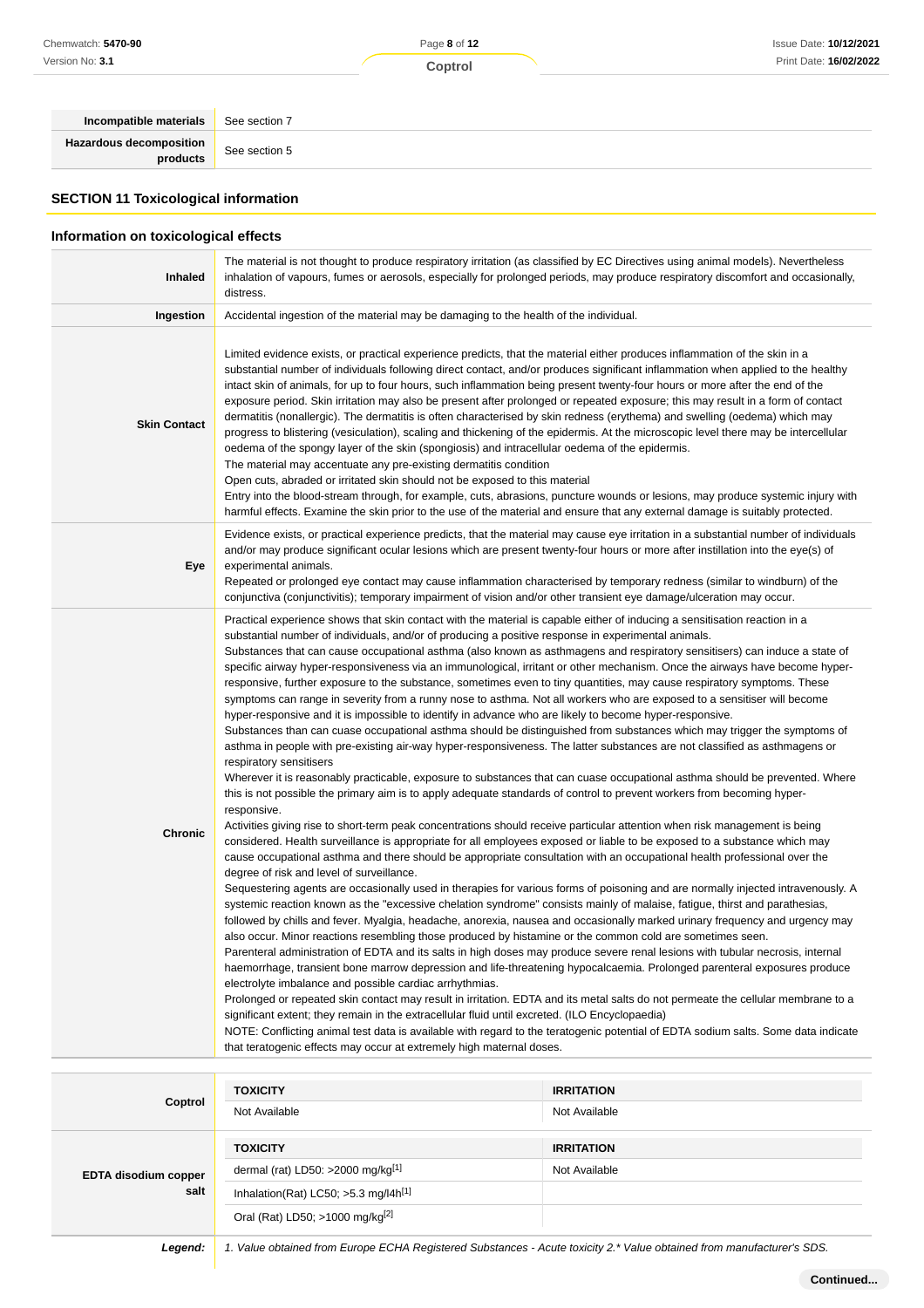|  | Unless otherwise specified data extracted from RTECS - Register of Toxic Effect of chemical Substances |
|--|--------------------------------------------------------------------------------------------------------|
|--|--------------------------------------------------------------------------------------------------------|

| Chemwatch: 5470-90                                          |                                           | Page 9 of 12                                                                                                                                                                                                                                                                                                                                                                                                                                                                                                                                                                                                                                                                                                                                                                                                                                                                                                                                                                                                                                                                                                                                                                                                                                                                                                                                                                                                                                                                                                                                                                                                                                                                                                                                                                                                                                                                                                                                                                                                                                                                                                                                                                                                                                                                                                                                                                                                                                                                                                                                                                                                                                                                                                                                                                                                                                                                                                                                                                                                                                                                                                                                                                                                                                                                                                                                                                                                                                                                                                                                                                                                                                                                                                                                                                                                                                                                                                                                                                                                                                                                                                                                                                                                                                                                                                                                                                                                                                                                                                                                                                                                                                                                                                                                                                                                                                                                                                                                                                                                                                                                                                                                                                                                                  |  |                                                                                                                                                                     |   |                  | Issue Date: 10/12/202 |
|-------------------------------------------------------------|-------------------------------------------|-------------------------------------------------------------------------------------------------------------------------------------------------------------------------------------------------------------------------------------------------------------------------------------------------------------------------------------------------------------------------------------------------------------------------------------------------------------------------------------------------------------------------------------------------------------------------------------------------------------------------------------------------------------------------------------------------------------------------------------------------------------------------------------------------------------------------------------------------------------------------------------------------------------------------------------------------------------------------------------------------------------------------------------------------------------------------------------------------------------------------------------------------------------------------------------------------------------------------------------------------------------------------------------------------------------------------------------------------------------------------------------------------------------------------------------------------------------------------------------------------------------------------------------------------------------------------------------------------------------------------------------------------------------------------------------------------------------------------------------------------------------------------------------------------------------------------------------------------------------------------------------------------------------------------------------------------------------------------------------------------------------------------------------------------------------------------------------------------------------------------------------------------------------------------------------------------------------------------------------------------------------------------------------------------------------------------------------------------------------------------------------------------------------------------------------------------------------------------------------------------------------------------------------------------------------------------------------------------------------------------------------------------------------------------------------------------------------------------------------------------------------------------------------------------------------------------------------------------------------------------------------------------------------------------------------------------------------------------------------------------------------------------------------------------------------------------------------------------------------------------------------------------------------------------------------------------------------------------------------------------------------------------------------------------------------------------------------------------------------------------------------------------------------------------------------------------------------------------------------------------------------------------------------------------------------------------------------------------------------------------------------------------------------------------------------------------------------------------------------------------------------------------------------------------------------------------------------------------------------------------------------------------------------------------------------------------------------------------------------------------------------------------------------------------------------------------------------------------------------------------------------------------------------------------------------------------------------------------------------------------------------------------------------------------------------------------------------------------------------------------------------------------------------------------------------------------------------------------------------------------------------------------------------------------------------------------------------------------------------------------------------------------------------------------------------------------------------------------------------------------------------------------------------------------------------------------------------------------------------------------------------------------------------------------------------------------------------------------------------------------------------------------------------------------------------------------------------------------------------------------------------------------------------------------------------------------------------------------------|--|---------------------------------------------------------------------------------------------------------------------------------------------------------------------|---|------------------|-----------------------|
| Version No: 3.1                                             |                                           | Coptrol                                                                                                                                                                                                                                                                                                                                                                                                                                                                                                                                                                                                                                                                                                                                                                                                                                                                                                                                                                                                                                                                                                                                                                                                                                                                                                                                                                                                                                                                                                                                                                                                                                                                                                                                                                                                                                                                                                                                                                                                                                                                                                                                                                                                                                                                                                                                                                                                                                                                                                                                                                                                                                                                                                                                                                                                                                                                                                                                                                                                                                                                                                                                                                                                                                                                                                                                                                                                                                                                                                                                                                                                                                                                                                                                                                                                                                                                                                                                                                                                                                                                                                                                                                                                                                                                                                                                                                                                                                                                                                                                                                                                                                                                                                                                                                                                                                                                                                                                                                                                                                                                                                                                                                                                                       |  |                                                                                                                                                                     |   |                  | Print Date: 16/02/20: |
|                                                             |                                           |                                                                                                                                                                                                                                                                                                                                                                                                                                                                                                                                                                                                                                                                                                                                                                                                                                                                                                                                                                                                                                                                                                                                                                                                                                                                                                                                                                                                                                                                                                                                                                                                                                                                                                                                                                                                                                                                                                                                                                                                                                                                                                                                                                                                                                                                                                                                                                                                                                                                                                                                                                                                                                                                                                                                                                                                                                                                                                                                                                                                                                                                                                                                                                                                                                                                                                                                                                                                                                                                                                                                                                                                                                                                                                                                                                                                                                                                                                                                                                                                                                                                                                                                                                                                                                                                                                                                                                                                                                                                                                                                                                                                                                                                                                                                                                                                                                                                                                                                                                                                                                                                                                                                                                                                                               |  |                                                                                                                                                                     |   |                  |                       |
|                                                             |                                           |                                                                                                                                                                                                                                                                                                                                                                                                                                                                                                                                                                                                                                                                                                                                                                                                                                                                                                                                                                                                                                                                                                                                                                                                                                                                                                                                                                                                                                                                                                                                                                                                                                                                                                                                                                                                                                                                                                                                                                                                                                                                                                                                                                                                                                                                                                                                                                                                                                                                                                                                                                                                                                                                                                                                                                                                                                                                                                                                                                                                                                                                                                                                                                                                                                                                                                                                                                                                                                                                                                                                                                                                                                                                                                                                                                                                                                                                                                                                                                                                                                                                                                                                                                                                                                                                                                                                                                                                                                                                                                                                                                                                                                                                                                                                                                                                                                                                                                                                                                                                                                                                                                                                                                                                                               |  |                                                                                                                                                                     |   |                  |                       |
|                                                             |                                           | Unless otherwise specified data extracted from RTECS - Register of Toxic Effect of chemical Substances                                                                                                                                                                                                                                                                                                                                                                                                                                                                                                                                                                                                                                                                                                                                                                                                                                                                                                                                                                                                                                                                                                                                                                                                                                                                                                                                                                                                                                                                                                                                                                                                                                                                                                                                                                                                                                                                                                                                                                                                                                                                                                                                                                                                                                                                                                                                                                                                                                                                                                                                                                                                                                                                                                                                                                                                                                                                                                                                                                                                                                                                                                                                                                                                                                                                                                                                                                                                                                                                                                                                                                                                                                                                                                                                                                                                                                                                                                                                                                                                                                                                                                                                                                                                                                                                                                                                                                                                                                                                                                                                                                                                                                                                                                                                                                                                                                                                                                                                                                                                                                                                                                                        |  |                                                                                                                                                                     |   |                  |                       |
|                                                             |                                           |                                                                                                                                                                                                                                                                                                                                                                                                                                                                                                                                                                                                                                                                                                                                                                                                                                                                                                                                                                                                                                                                                                                                                                                                                                                                                                                                                                                                                                                                                                                                                                                                                                                                                                                                                                                                                                                                                                                                                                                                                                                                                                                                                                                                                                                                                                                                                                                                                                                                                                                                                                                                                                                                                                                                                                                                                                                                                                                                                                                                                                                                                                                                                                                                                                                                                                                                                                                                                                                                                                                                                                                                                                                                                                                                                                                                                                                                                                                                                                                                                                                                                                                                                                                                                                                                                                                                                                                                                                                                                                                                                                                                                                                                                                                                                                                                                                                                                                                                                                                                                                                                                                                                                                                                                               |  |                                                                                                                                                                     |   |                  |                       |
| <b>EDTA DISODIUM COPPER</b><br><b>SALT</b>                  | greater.<br>sensitivity.                  | The following information refers to contact allergens as a group and may not be specific to this product.<br>Contact allergies quickly manifest themselves as contact eczema, more rarely as urticaria or Quincke's oedema. The<br>pathogenesis of contact eczema involves a cell-mediated (T lymphocytes) immune reaction of the delayed type. Other allergic<br>skin reactions, e.g. contact urticaria, involve antibody-mediated immune reactions. The significance of the contact allergen is not<br>simply determined by its sensitisation potential: the distribution of the substance and the opportunities for contact with it are<br>equally important. A weakly sensitising substance which is widely distributed can be a more important allergen than one with<br>stronger sensitising potential with which few individuals come into contact. From a clinical point of view, substances are<br>noteworthy if they produce an allergic test reaction in more than 1% of the persons tested.<br>For ethylenediaminetetraacetic acid (EDTA) and its salts:<br>EDTA is a strong organic acid (approximately 1000 times stronger than acetic acid). It has a high affinity for alkaline-earth ions<br>(for example, calcium and magnesium) and heavy-metal ions (for example, lead and mercury). This affinity generally results in<br>the formation of highly stable and soluble hexadentate chelate complexes. EDTA s ability to complex is used commercially to<br>either promote or inhibit chemical reactions, depending on application.<br>EDTA and its salts are expected to be absorbed by the lungs and gastrointestinal tract; absorption through the skin is unlikely.<br>In general, EDTA and its salts are mild skin irritants but considered severe eye irritants. The greatest risk in the human body will<br>occur when the EDTA attempts to scavenge the trace metals used and required by the body.<br>The binding of divalent and trivalent cations by EDTA can cause mineral deficiencies, which seem to be responsible for all of the<br>known pharmacological effects. Sensitivity to the toxic effects of EDTA is, at least in part, related to the deficiency of zinc.<br>Several short term studies, reported no adverse effects from administering doses up to 5% of EDTA and its salts to lab rodents<br>daily and for several weeks. Only diarrhoea and lowered food consumption were reported in animals given 5% disodium EDTA.<br>However, abnormal effects were seen in animals that were fed mineral deficient diets. Abnormal symptoms were observed in<br>male and female rats fed a low mineral diet (0.54% Ca and 0.013%Fe) with the addition of 0%, 0.5%, or 1% disodium EDTA for<br>205 days. Rats fed a low percent of disodium EDTA in the diet for short term studies with adequate minerals showed no signs of<br>toxicity. Rats fed 0.5% disodium EDTA for 44-52 weeks were without deleterious effects on weight gain, appetite, activity and<br>appearance. Rats fed 1% disodium EDTA with adequate mineral diet for 220 days showed no evidence of dental erosion.<br>EDTA and its salts are eliminated from the body, 95% via the kidneys and 5% by the bile, along with the metals and free ionic<br>calcium which was bound in transit through the circulatory system.<br>Trisodium EDTA was tested in a bioassay for carcinogenicity by the National Cancer Institute. Trisodium EDTA administered to<br>male and female rats at low (3,750 ppm) or high (7,500 ppm) concentrations for 103 weeks produced no compound-related signs<br>of chemical toxicity, and tumor incidence was not related to treatment.<br>EDTA and its salts should not pose a teratogenic concern based on previous studies in lab rodents. Study results indicate no<br>teratogenic effects are likely in lab rodents at doses up to 1000 mg/kg. Adequate minerals in the diet and administration of tap<br>water prevented possible teratogenic effects of EDTA during pregnancy. Teratogenic effects observed in lab rodents were likely<br>due to animals maintained on deionised water and a semi-purified diet, and housed in nonmetallic caging. Infants and children<br>will unlikely be exposed to high concentrations as in lab rodents.<br>Rats given 1250 mg/kg or 1500 mg/kg by gavage exhibited more maternal toxicity than the diet group, but produced only 21%<br>malformations in the offspring at the lower dose. The subcutaneously administration of 375 mg/kg was also maternally toxic, but<br>did not result in malformations in the offspring. Differences in toxicity and teratogenicity are probably related to absorption<br>differences and interaction with metals. Disodium EDTA ingested during pregnancy is teratogenic in rats at 2% in the diet and<br>The maximum human consumption of EDTA and its salts in foods was reported to be in the order of 0.4 mg/kg/day. Infants and<br>children also generally drink tap water instead of deionised or distilled water. Even if young infants were to be fed some solid<br>food, given the characteristics of EDTA and its salts, residues are not likely to be present at concentrations for potential |  |                                                                                                                                                                     |   |                  |                       |
| <b>Acute Toxicity</b>                                       | ×                                         |                                                                                                                                                                                                                                                                                                                                                                                                                                                                                                                                                                                                                                                                                                                                                                                                                                                                                                                                                                                                                                                                                                                                                                                                                                                                                                                                                                                                                                                                                                                                                                                                                                                                                                                                                                                                                                                                                                                                                                                                                                                                                                                                                                                                                                                                                                                                                                                                                                                                                                                                                                                                                                                                                                                                                                                                                                                                                                                                                                                                                                                                                                                                                                                                                                                                                                                                                                                                                                                                                                                                                                                                                                                                                                                                                                                                                                                                                                                                                                                                                                                                                                                                                                                                                                                                                                                                                                                                                                                                                                                                                                                                                                                                                                                                                                                                                                                                                                                                                                                                                                                                                                                                                                                                                               |  | Carcinogenicity                                                                                                                                                     | × |                  |                       |
| <b>Skin Irritation/Corrosion</b>                            | ×                                         |                                                                                                                                                                                                                                                                                                                                                                                                                                                                                                                                                                                                                                                                                                                                                                                                                                                                                                                                                                                                                                                                                                                                                                                                                                                                                                                                                                                                                                                                                                                                                                                                                                                                                                                                                                                                                                                                                                                                                                                                                                                                                                                                                                                                                                                                                                                                                                                                                                                                                                                                                                                                                                                                                                                                                                                                                                                                                                                                                                                                                                                                                                                                                                                                                                                                                                                                                                                                                                                                                                                                                                                                                                                                                                                                                                                                                                                                                                                                                                                                                                                                                                                                                                                                                                                                                                                                                                                                                                                                                                                                                                                                                                                                                                                                                                                                                                                                                                                                                                                                                                                                                                                                                                                                                               |  | Reproductivity                                                                                                                                                      | × |                  |                       |
| <b>Serious Eye</b>                                          |                                           |                                                                                                                                                                                                                                                                                                                                                                                                                                                                                                                                                                                                                                                                                                                                                                                                                                                                                                                                                                                                                                                                                                                                                                                                                                                                                                                                                                                                                                                                                                                                                                                                                                                                                                                                                                                                                                                                                                                                                                                                                                                                                                                                                                                                                                                                                                                                                                                                                                                                                                                                                                                                                                                                                                                                                                                                                                                                                                                                                                                                                                                                                                                                                                                                                                                                                                                                                                                                                                                                                                                                                                                                                                                                                                                                                                                                                                                                                                                                                                                                                                                                                                                                                                                                                                                                                                                                                                                                                                                                                                                                                                                                                                                                                                                                                                                                                                                                                                                                                                                                                                                                                                                                                                                                                               |  |                                                                                                                                                                     |   |                  |                       |
| Damage/Irritation                                           | ✔                                         |                                                                                                                                                                                                                                                                                                                                                                                                                                                                                                                                                                                                                                                                                                                                                                                                                                                                                                                                                                                                                                                                                                                                                                                                                                                                                                                                                                                                                                                                                                                                                                                                                                                                                                                                                                                                                                                                                                                                                                                                                                                                                                                                                                                                                                                                                                                                                                                                                                                                                                                                                                                                                                                                                                                                                                                                                                                                                                                                                                                                                                                                                                                                                                                                                                                                                                                                                                                                                                                                                                                                                                                                                                                                                                                                                                                                                                                                                                                                                                                                                                                                                                                                                                                                                                                                                                                                                                                                                                                                                                                                                                                                                                                                                                                                                                                                                                                                                                                                                                                                                                                                                                                                                                                                                               |  | <b>STOT - Single Exposure</b>                                                                                                                                       | × |                  |                       |
| <b>Respiratory or Skin</b><br>sensitisation                 | ✔<br>×<br><b>STOT - Repeated Exposure</b> |                                                                                                                                                                                                                                                                                                                                                                                                                                                                                                                                                                                                                                                                                                                                                                                                                                                                                                                                                                                                                                                                                                                                                                                                                                                                                                                                                                                                                                                                                                                                                                                                                                                                                                                                                                                                                                                                                                                                                                                                                                                                                                                                                                                                                                                                                                                                                                                                                                                                                                                                                                                                                                                                                                                                                                                                                                                                                                                                                                                                                                                                                                                                                                                                                                                                                                                                                                                                                                                                                                                                                                                                                                                                                                                                                                                                                                                                                                                                                                                                                                                                                                                                                                                                                                                                                                                                                                                                                                                                                                                                                                                                                                                                                                                                                                                                                                                                                                                                                                                                                                                                                                                                                                                                                               |  |                                                                                                                                                                     |   |                  |                       |
| <b>Mutagenicity</b>                                         | ×                                         |                                                                                                                                                                                                                                                                                                                                                                                                                                                                                                                                                                                                                                                                                                                                                                                                                                                                                                                                                                                                                                                                                                                                                                                                                                                                                                                                                                                                                                                                                                                                                                                                                                                                                                                                                                                                                                                                                                                                                                                                                                                                                                                                                                                                                                                                                                                                                                                                                                                                                                                                                                                                                                                                                                                                                                                                                                                                                                                                                                                                                                                                                                                                                                                                                                                                                                                                                                                                                                                                                                                                                                                                                                                                                                                                                                                                                                                                                                                                                                                                                                                                                                                                                                                                                                                                                                                                                                                                                                                                                                                                                                                                                                                                                                                                                                                                                                                                                                                                                                                                                                                                                                                                                                                                                               |  | <b>Aspiration Hazard</b>                                                                                                                                            | × |                  |                       |
| <b>SECTION 12 Ecological information</b><br><b>Toxicity</b> |                                           | Legend:                                                                                                                                                                                                                                                                                                                                                                                                                                                                                                                                                                                                                                                                                                                                                                                                                                                                                                                                                                                                                                                                                                                                                                                                                                                                                                                                                                                                                                                                                                                                                                                                                                                                                                                                                                                                                                                                                                                                                                                                                                                                                                                                                                                                                                                                                                                                                                                                                                                                                                                                                                                                                                                                                                                                                                                                                                                                                                                                                                                                                                                                                                                                                                                                                                                                                                                                                                                                                                                                                                                                                                                                                                                                                                                                                                                                                                                                                                                                                                                                                                                                                                                                                                                                                                                                                                                                                                                                                                                                                                                                                                                                                                                                                                                                                                                                                                                                                                                                                                                                                                                                                                                                                                                                                       |  | $\blacktriangleright$ - Data either not available or does not fill the criteria for classification<br>$\blacktriangleright$ - Data available to make classification |   |                  |                       |
|                                                             |                                           |                                                                                                                                                                                                                                                                                                                                                                                                                                                                                                                                                                                                                                                                                                                                                                                                                                                                                                                                                                                                                                                                                                                                                                                                                                                                                                                                                                                                                                                                                                                                                                                                                                                                                                                                                                                                                                                                                                                                                                                                                                                                                                                                                                                                                                                                                                                                                                                                                                                                                                                                                                                                                                                                                                                                                                                                                                                                                                                                                                                                                                                                                                                                                                                                                                                                                                                                                                                                                                                                                                                                                                                                                                                                                                                                                                                                                                                                                                                                                                                                                                                                                                                                                                                                                                                                                                                                                                                                                                                                                                                                                                                                                                                                                                                                                                                                                                                                                                                                                                                                                                                                                                                                                                                                                               |  |                                                                                                                                                                     |   |                  |                       |
|                                                             | <b>Endpoint</b>                           | <b>Test Duration (hr)</b>                                                                                                                                                                                                                                                                                                                                                                                                                                                                                                                                                                                                                                                                                                                                                                                                                                                                                                                                                                                                                                                                                                                                                                                                                                                                                                                                                                                                                                                                                                                                                                                                                                                                                                                                                                                                                                                                                                                                                                                                                                                                                                                                                                                                                                                                                                                                                                                                                                                                                                                                                                                                                                                                                                                                                                                                                                                                                                                                                                                                                                                                                                                                                                                                                                                                                                                                                                                                                                                                                                                                                                                                                                                                                                                                                                                                                                                                                                                                                                                                                                                                                                                                                                                                                                                                                                                                                                                                                                                                                                                                                                                                                                                                                                                                                                                                                                                                                                                                                                                                                                                                                                                                                                                                     |  | <b>Species</b>                                                                                                                                                      |   | Value            | <b>Source</b>         |
| Coptrol                                                     | Not<br>Available                          | Not Available                                                                                                                                                                                                                                                                                                                                                                                                                                                                                                                                                                                                                                                                                                                                                                                                                                                                                                                                                                                                                                                                                                                                                                                                                                                                                                                                                                                                                                                                                                                                                                                                                                                                                                                                                                                                                                                                                                                                                                                                                                                                                                                                                                                                                                                                                                                                                                                                                                                                                                                                                                                                                                                                                                                                                                                                                                                                                                                                                                                                                                                                                                                                                                                                                                                                                                                                                                                                                                                                                                                                                                                                                                                                                                                                                                                                                                                                                                                                                                                                                                                                                                                                                                                                                                                                                                                                                                                                                                                                                                                                                                                                                                                                                                                                                                                                                                                                                                                                                                                                                                                                                                                                                                                                                 |  | Not Available                                                                                                                                                       |   | Not<br>Available | Not<br>Available      |

| <b>Acute Toxicity</b>                | ×            | Carcinogenicity                 | ×                         |
|--------------------------------------|--------------|---------------------------------|---------------------------|
| <b>Skin Irritation/Corrosion</b>     | ×            | Reproductivity                  | ×                         |
| Serious Eye<br>Damage/Irritation     | $\checkmark$ | <b>STOT - Single Exposure</b>   | ×                         |
| Respiratory or Skin<br>sensitisation | $\checkmark$ | <b>STOT - Repeated Exposure</b> | ×                         |
| <b>Mutagenicity</b>                  | ×            | <b>Aspiration Hazard</b>        | $\boldsymbol{\mathsf{x}}$ |
|                                      |              |                                 |                           |

## **SECTION 12 Ecological information**

## **Toxicity**

|         | <b>Endpoint</b>  | Test Duration (hr) | <b>Species</b> | Value            | <b>Source</b>    |
|---------|------------------|--------------------|----------------|------------------|------------------|
| Coptrol | Not<br>Available | Not Available      | Not Available  | Not<br>Available | Not<br>Available |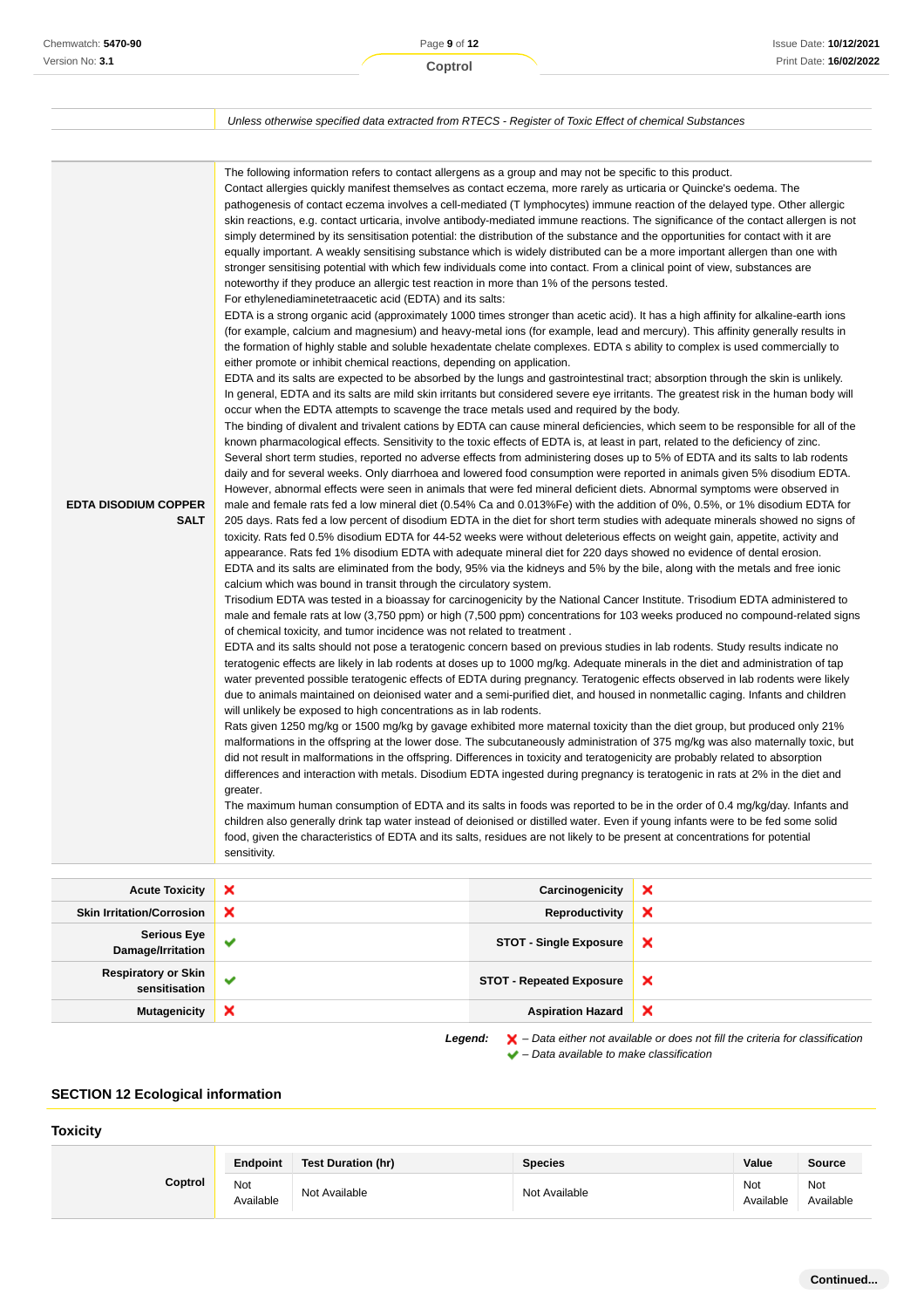| EDTA disodium copper<br>salt | Endpoint                                                                                                                                                                                                                                                                                                                       | <b>Test Duration (hr)</b> | <b>Species</b>                | Value       | <b>Source</b>  |
|------------------------------|--------------------------------------------------------------------------------------------------------------------------------------------------------------------------------------------------------------------------------------------------------------------------------------------------------------------------------|---------------------------|-------------------------------|-------------|----------------|
|                              | NOEC(ECx)                                                                                                                                                                                                                                                                                                                      | 72h                       | Algae or other aguatic plants | $0.39$ mg/l | $\overline{2}$ |
|                              | LC50                                                                                                                                                                                                                                                                                                                           | 96h                       | Fish                          | $41$ mg/l   | $\overline{2}$ |
|                              | EC50                                                                                                                                                                                                                                                                                                                           | 72h                       | Algae or other aguatic plants | $2.77$ mg/l | $\overline{2}$ |
|                              | EC <sub>50</sub>                                                                                                                                                                                                                                                                                                               | 48h                       | Crustacea                     | 100.9mg/l   | $\overline{2}$ |
| Legend:                      | Extracted from 1. IUCLID Toxicity Data 2. Europe ECHA Registered Substances - Ecotoxicological Information - Aquatic Toxicity<br>4. US EPA, Ecotox database - Aquatic Toxicity Data 5. ECETOC Aquatic Hazard Assessment Data 6. NITE (Japan) -<br>Bioconcentration Data 7. METI (Japan) - Bioconcentration Data 8. Vendor Data |                           |                               |             |                |

#### **DO NOT** discharge into sewer or waterways.

## **Persistence and degradability**

| Ingredient                | Persistence: Water/Soil | Persistence: Air |
|---------------------------|-------------------------|------------------|
| EDTA disodium copper salt | <b>HIGH</b>             | <b>HIGH</b>      |

#### **Bioaccumulative potential**

| Ingredient                | <b>Bioaccumulation</b>          |
|---------------------------|---------------------------------|
| EDTA disodium copper salt | $\vert$ LOW (LogKOW = -10.2414) |

#### **Mobility in soil**

| Ingredient                | <b>Mobility</b>      |
|---------------------------|----------------------|
| EDTA disodium copper salt | LOW (KOC = $465.2$ ) |

#### **SECTION 13 Disposal considerations**

#### **Waste treatment methods Product / Packaging disposal** Legislation addressing waste disposal requirements may differ by country, state and/ or territory. Each user must refer to laws operating in their area. In some areas, certain wastes must be tracked. A Hierarchy of Controls seems to be common - the user should investigate: Reduction ▶ Reuse Recycling Disposal (if all else fails) This material may be recycled if unused, or if it has not been contaminated so as to make it unsuitable for its intended use. If it has been contaminated, it may be possible to reclaim the product by filtration, distillation or some other means. Shelf life considerations should also be applied in making decisions of this type. Note that properties of a material may change in use, and recycling or reuse may not always be appropriate. **DO NOT** allow wash water from cleaning or process equipment to enter drains. It may be necessary to collect all wash water for treatment before disposal. In all cases disposal to sewer may be subject to local laws and regulations and these should be considered first. Where in doubt contact the responsible authority. Recycle wherever possible or consult manufacturer for recycling options. Consult State Land Waste Authority for disposal. **Bury or incinerate residue at an approved site.** Recycle containers if possible, or dispose of in an authorised landfill.

## **SECTION 14 Transport information**

#### **Labels Required**

| <b>Marine</b>            | <b>NO</b>         |
|--------------------------|-------------------|
| ⇒ ¤ollum                 |                   |
| LI A<br><b>HEM</b><br>пм | Not<br>Applicable |

## **Land transport (ADG): NOT REGULATED FOR TRANSPORT OF DANGEROUS GOODS**

**Air transport (ICAO-IATA / DGR): NOT REGULATED FOR TRANSPORT OF DANGEROUS GOODS**

#### **Sea transport (IMDG-Code / GGVSee): NOT REGULATED FOR TRANSPORT OF DANGEROUS GOODS**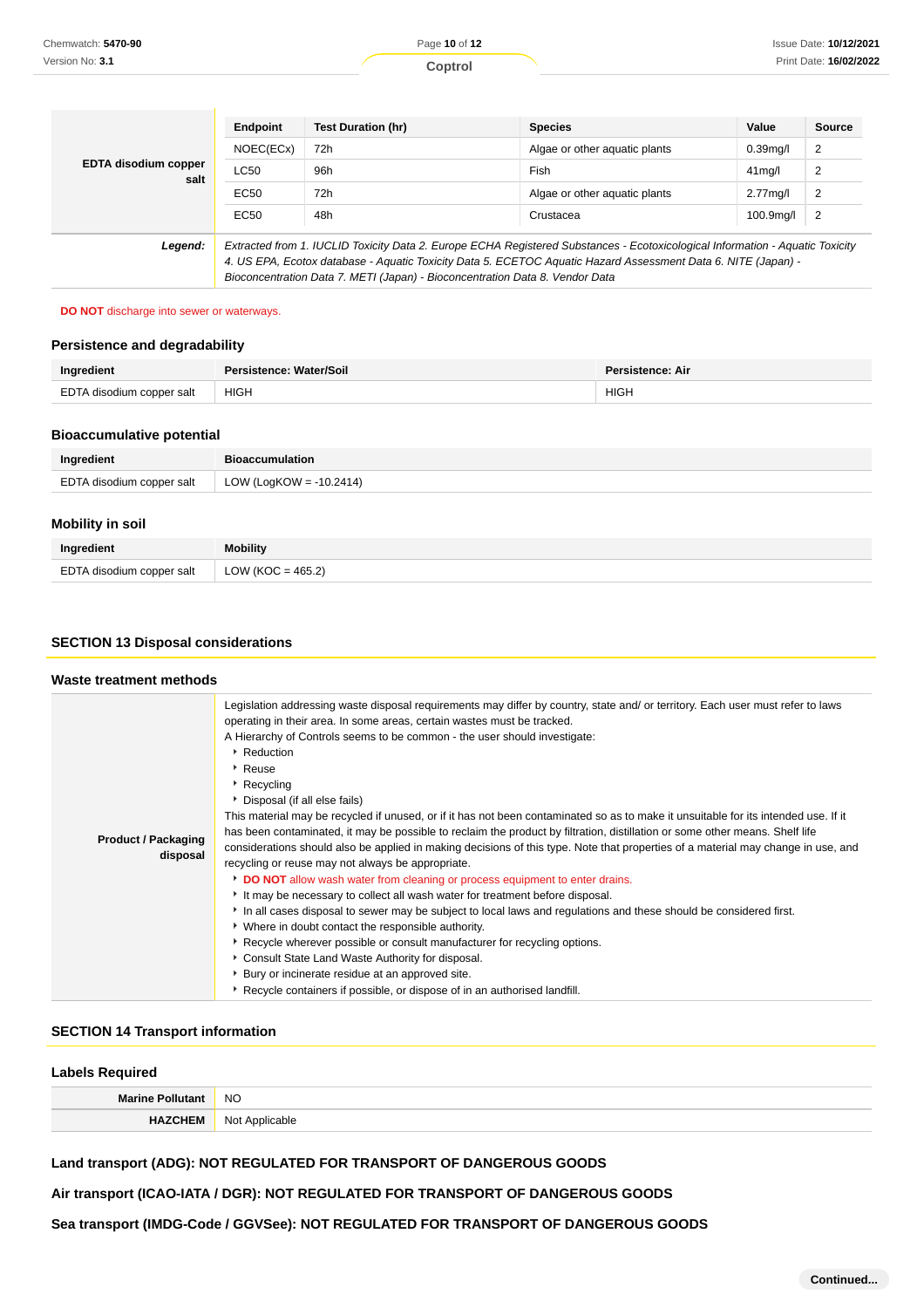#### **Transport in bulk according to Annex II of MARPOL and the IBC code**

#### Not Applicable

#### **Transport in bulk in accordance with MARPOL Annex V and the IMSBC Code**

| <b>Product name</b>       | Group         |
|---------------------------|---------------|
| EDTA disodium copper salt | Not Available |

## **Transport in bulk in accordance with the ICG Code**

| Dr.                       | <b>Ship Type</b> |
|---------------------------|------------------|
| EDTA disodium copper salt | Not Available    |

#### **SECTION 15 Regulatory information**

#### **Safety, health and environmental regulations / legislation specific for the substance or mixture**

#### **EDTA disodium copper salt is found on the following regulatory lists**

Australia Standard for the Uniform Scheduling of Medicines and Poisons (SUSMP) - Schedule 4

Australia Standard for the Uniform Scheduling of Medicines and Poisons (SUSMP) - Schedule 5

Australia Standard for the Uniform Scheduling of Medicines and Poisons (SUSMP) - Schedule 6

Australian Inventory of Industrial Chemicals (AIIC)

# **National Inventory Status**

| <b>National Inventory</b>                          | <b>Status</b>                                                                                                                                                                                        |  |
|----------------------------------------------------|------------------------------------------------------------------------------------------------------------------------------------------------------------------------------------------------------|--|
| Australia - AIIC / Australia<br>Non-Industrial Use | Yes                                                                                                                                                                                                  |  |
| Canada - DSL                                       | Yes                                                                                                                                                                                                  |  |
| Canada - NDSL                                      | No (EDTA disodium copper salt)                                                                                                                                                                       |  |
| China - IECSC                                      | Yes                                                                                                                                                                                                  |  |
| Europe - EINEC / ELINCS /<br><b>NLP</b>            | Yes                                                                                                                                                                                                  |  |
| Japan - ENCS                                       | Yes                                                                                                                                                                                                  |  |
| Korea - KECI                                       | Yes                                                                                                                                                                                                  |  |
| New Zealand - NZIoC                                | Yes                                                                                                                                                                                                  |  |
| Philippines - PICCS                                | Yes                                                                                                                                                                                                  |  |
| <b>USA - TSCA</b>                                  | Yes                                                                                                                                                                                                  |  |
| Taiwan - TCSI                                      | Yes                                                                                                                                                                                                  |  |
| Mexico - INSQ                                      | No (EDTA disodium copper salt)                                                                                                                                                                       |  |
| Vietnam - NCI                                      | Yes                                                                                                                                                                                                  |  |
| Russia - FBEPH                                     | No (EDTA disodium copper salt)                                                                                                                                                                       |  |
| Legend:                                            | Yes = All CAS declared ingredients are on the inventory<br>No = One or more of the CAS listed ingredients are not on the inventory. These ingredients may be exempt or will require<br>registration. |  |

#### **SECTION 16 Other information**

| <b>Revision Date</b><br>$\sim$ | /202'<br>10/1 |
|--------------------------------|---------------|
| Initial Date                   | 30/06         |
| ац                             | 1000          |
|                                | .             |

## **SDS Version Summary**

| <b>Version</b> | Date of Update | <b>Sections Updated</b>                                               |
|----------------|----------------|-----------------------------------------------------------------------|
|                | 10/12/2021     | Classification change due to full database hazard calculation/update. |

#### **Other information**

Classification of the preparation and its individual components has drawn on official and authoritative sources as well as independent review by the Chemwatch Classification committee using available literature references.